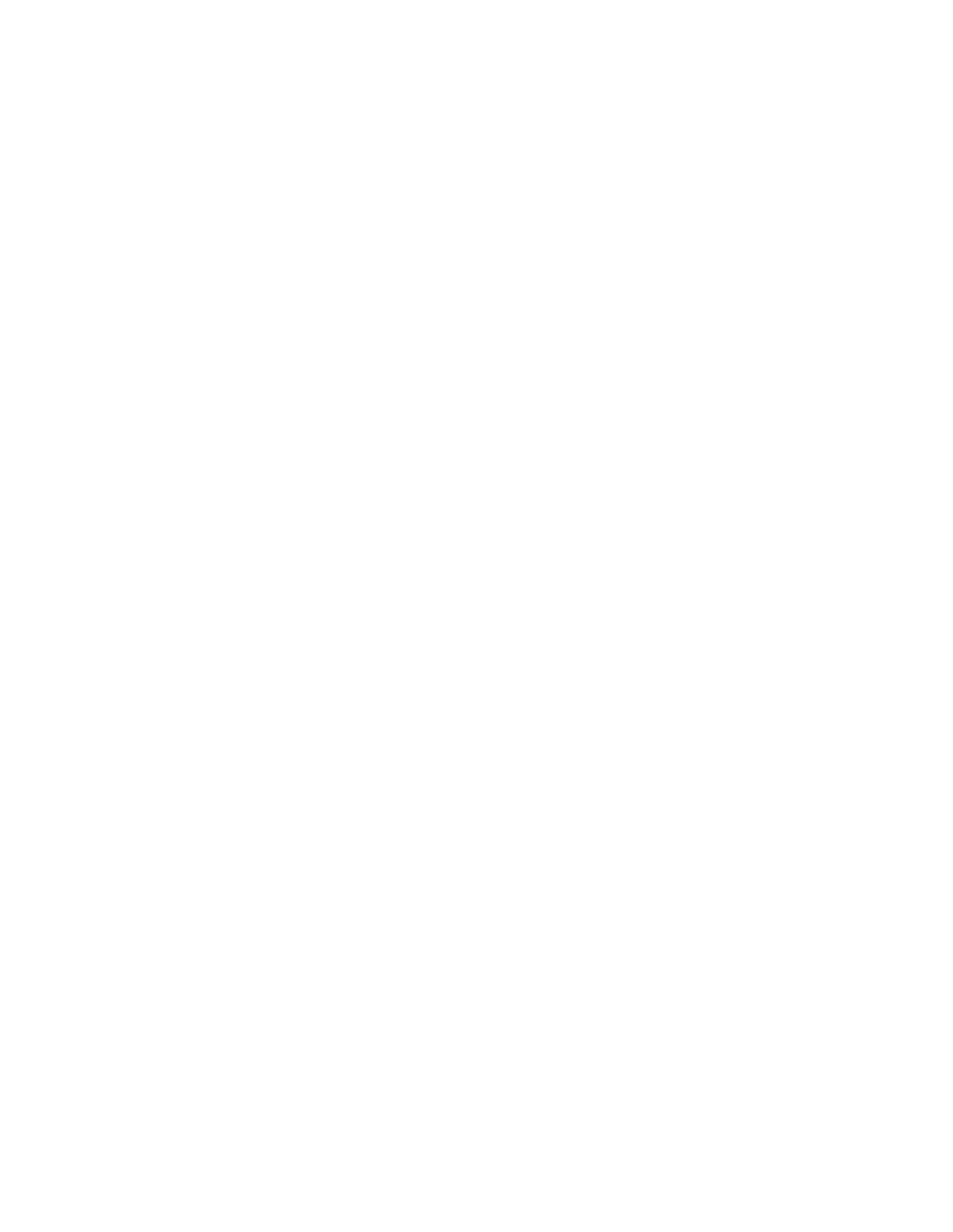# **Technical Memo Document Page**

| 1. Report No.                                                                                                                                                                                                                                                                                                                                                                                                                                                                                                                                                                                                                                                                                                                                                                                                                                                                                                                                                                                                                                                                                                                        | 2. Government Accession No.                                |                                                                 | 3. Recipient's Catalog No.            |                  |  |
|--------------------------------------------------------------------------------------------------------------------------------------------------------------------------------------------------------------------------------------------------------------------------------------------------------------------------------------------------------------------------------------------------------------------------------------------------------------------------------------------------------------------------------------------------------------------------------------------------------------------------------------------------------------------------------------------------------------------------------------------------------------------------------------------------------------------------------------------------------------------------------------------------------------------------------------------------------------------------------------------------------------------------------------------------------------------------------------------------------------------------------------|------------------------------------------------------------|-----------------------------------------------------------------|---------------------------------------|------------------|--|
| Electric Vehicle: Impacts on Transportation Infrastructure-A<br><b>Review of Other States</b>                                                                                                                                                                                                                                                                                                                                                                                                                                                                                                                                                                                                                                                                                                                                                                                                                                                                                                                                                                                                                                        |                                                            | 5. Report Date<br>July 7, 2017                                  |                                       |                  |  |
|                                                                                                                                                                                                                                                                                                                                                                                                                                                                                                                                                                                                                                                                                                                                                                                                                                                                                                                                                                                                                                                                                                                                      |                                                            |                                                                 | 6. Performing Organization Code       |                  |  |
| 7. Author(s)<br>Song Gao, Michael Plotnikov                                                                                                                                                                                                                                                                                                                                                                                                                                                                                                                                                                                                                                                                                                                                                                                                                                                                                                                                                                                                                                                                                          |                                                            |                                                                 | 8. Performing Organization Report No. |                  |  |
| 9. Performing Organization Name and Address<br>University of Massachusetts, Amherst                                                                                                                                                                                                                                                                                                                                                                                                                                                                                                                                                                                                                                                                                                                                                                                                                                                                                                                                                                                                                                                  |                                                            |                                                                 | 10. Work Unit No. (TRAIS)             |                  |  |
| 130 Natural Resources Road, Amherst, MA 01003                                                                                                                                                                                                                                                                                                                                                                                                                                                                                                                                                                                                                                                                                                                                                                                                                                                                                                                                                                                                                                                                                        |                                                            | 11. Contract or Grant No.                                       |                                       |                  |  |
| 12. Sponsoring Agency Name and Address<br>Massachusetts Department of Transportation<br>Office of Transportation Planning<br>Ten Park Plaza, Suite 4150, Boston, MA 02116                                                                                                                                                                                                                                                                                                                                                                                                                                                                                                                                                                                                                                                                                                                                                                                                                                                                                                                                                            | <b>Final Report</b>                                        | 13. Type of Report and Period Covered<br>April 2017 - July 2017 |                                       |                  |  |
|                                                                                                                                                                                                                                                                                                                                                                                                                                                                                                                                                                                                                                                                                                                                                                                                                                                                                                                                                                                                                                                                                                                                      | 14. Sponsoring Agency Code<br>n/a                          |                                                                 |                                       |                  |  |
| 15. Supplementary Notes                                                                                                                                                                                                                                                                                                                                                                                                                                                                                                                                                                                                                                                                                                                                                                                                                                                                                                                                                                                                                                                                                                              |                                                            |                                                                 |                                       |                  |  |
| 16. Abstract<br>The maintenance of transportation infrastructures has traditionally been funded from federal and<br>state taxes collected by the state from fossil fuel distributors, included into fuel price at the pump<br>and ultimately paid by all internal combustion engine (ICE) vehicle road users. Zero emission<br>vehicles (ZEVs), use alternative energy sources completely or partially, and do not refuel (or as<br>much) at pumps that collect state and federal fuel taxes. As a result, they do not contribute as<br>much as ICE vehicles do to the upkeep of transportation infrastructures they use.<br>At the request of the Massachusetts State legislature, the Massachusetts Department of<br>Transportation (MassDOT) will conduct a study on the feasibility and advisability of assessing<br>surcharges, levies, or other assessments to offset the projected gas tax revenue loss from the<br>purchase or operation of ZEVs. The objective of this study was to provide MassDOT with an<br>evidence base of the existing research on this topic and efforts elsewhere to implement such<br>assessments. |                                                            |                                                                 |                                       |                  |  |
| 17. Key Word<br>Zero-Emission Vehicle, ZEV, Battery Electric<br>Vehicle, BEV, Plug-in Hybrid Electric Vehicle,<br>PHEV, Fuel Cell Electrical Vehicle, FCEV, road<br>user fee, fuel tax                                                                                                                                                                                                                                                                                                                                                                                                                                                                                                                                                                                                                                                                                                                                                                                                                                                                                                                                               |                                                            | 18. Distribution Statement                                      |                                       |                  |  |
| 19. Security Classification (of this report)<br>unclassified                                                                                                                                                                                                                                                                                                                                                                                                                                                                                                                                                                                                                                                                                                                                                                                                                                                                                                                                                                                                                                                                         | 20. Security Classification (of this page)<br>unclassified |                                                                 | 21. No. of<br>Pages<br>15             | 22. Price<br>n/a |  |

**Form DOT F 1700.7** (8-72) Reproduction of completed page authorized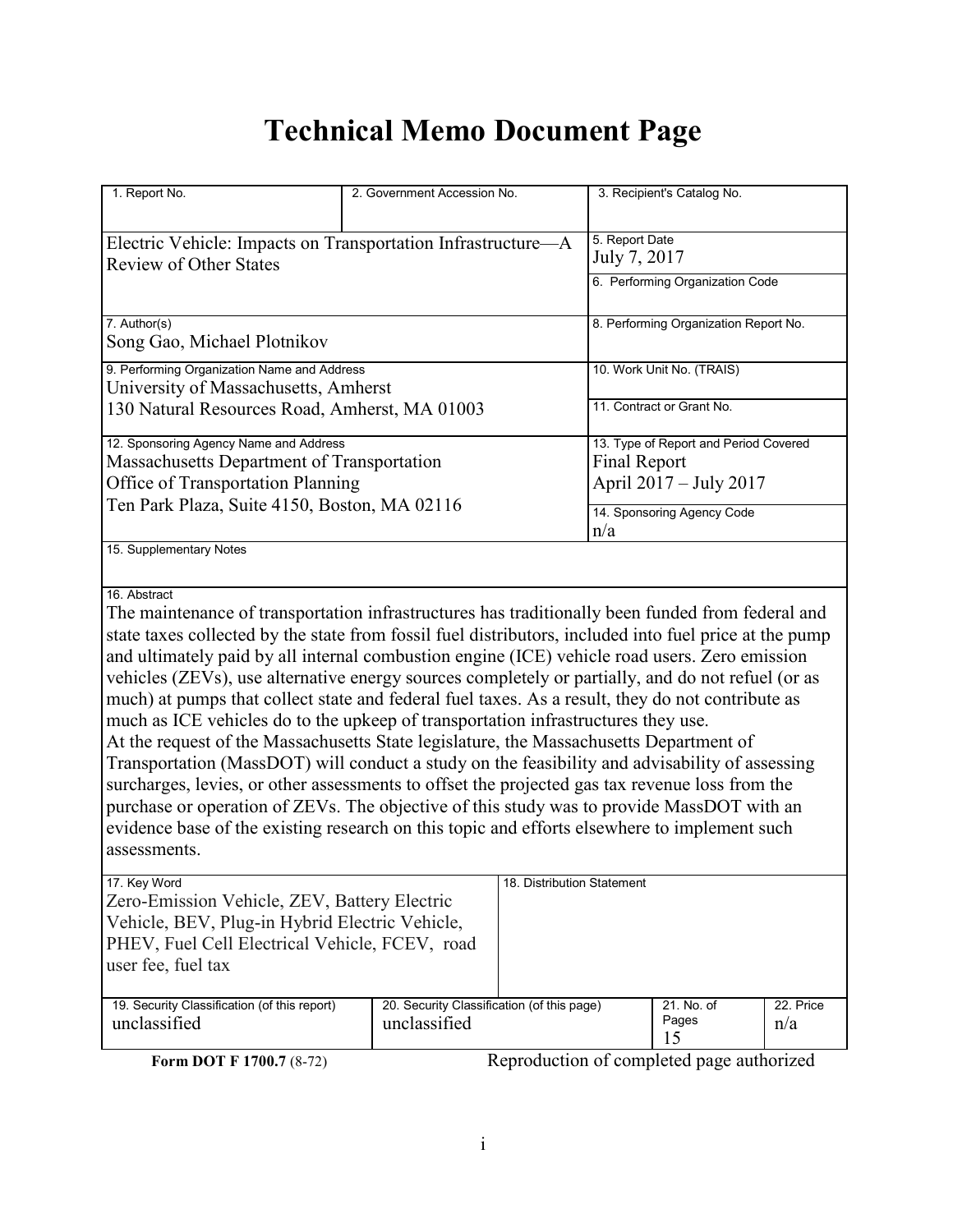# **Massachusetts Department of Transportation (MassDOT)**

# **Electric Vehicle: Impacts on Transportation Infrastructure—A Review of Other States**

**Principal Investigator**

Song Gao, Associate Professor 214C Marston Hall, University of Massachusetts, Amherst Tel: 413-545-2688 Email: [sgao@umass.edu](mailto:sgao@umass.edu)

#### **Project Champion/Technical Representative**

Jules Williams, Manager of Sustainable Transportation Office of Transportation Planning Tel: 857-368-9024 E-mail: [Jules.Williams@state.ma.us](mailto:Jules.Williams@state.ma.us)

August 24, 2017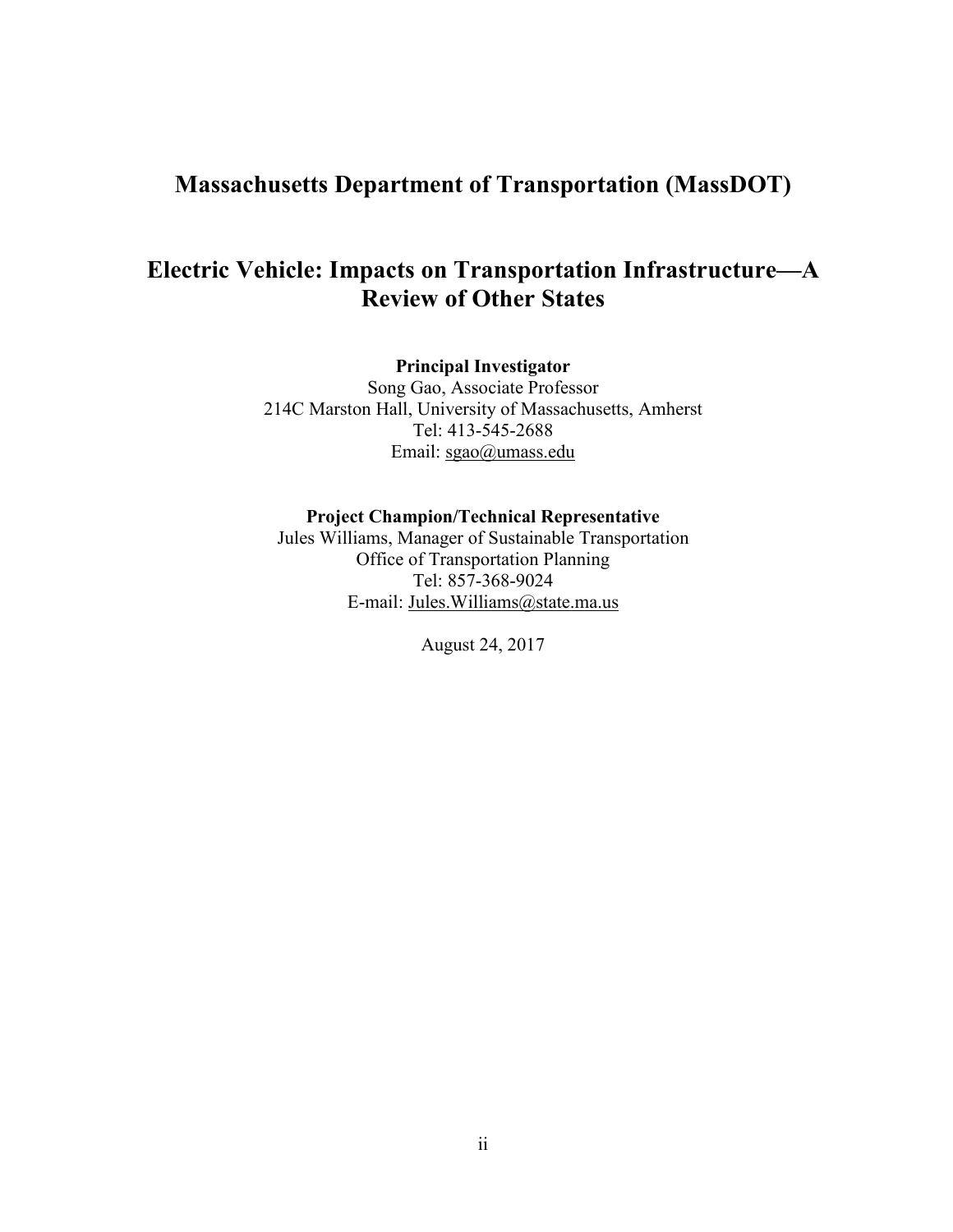#### **Acknowledgements**

Prepared in cooperation with the Massachusetts Department of Transportation, Office of Transportation Planning, and the United States Department of Transportation, Federal Highway Administration.

The research team would like to acknowledge the efforts of Mr. Jules Williams, Manager of Sustainable Transportation, Office of Transportation Planning for his support and guidance. In addition, the research team would like to acknowledge the contribution of Nicholas Zavolas from the Office of Transportation Planning for providing the research team with valuable feedback from MassDOT; Melissa Paciulli from the UMass Transportation Center for her contribution to interagency coordination; and Frances Fahey for her help with proofing of the final draft of this Memo.

#### **Disclaimer**

The contents of this report reflect the views of the author, who is responsible for the facts and the accuracy of the data presented herein. The contents do not necessarily reflect the official view or policies of the Massachusetts Department of Transportation or the Federal Highway Administration. This report does not constitute a standard, specification, or regulation.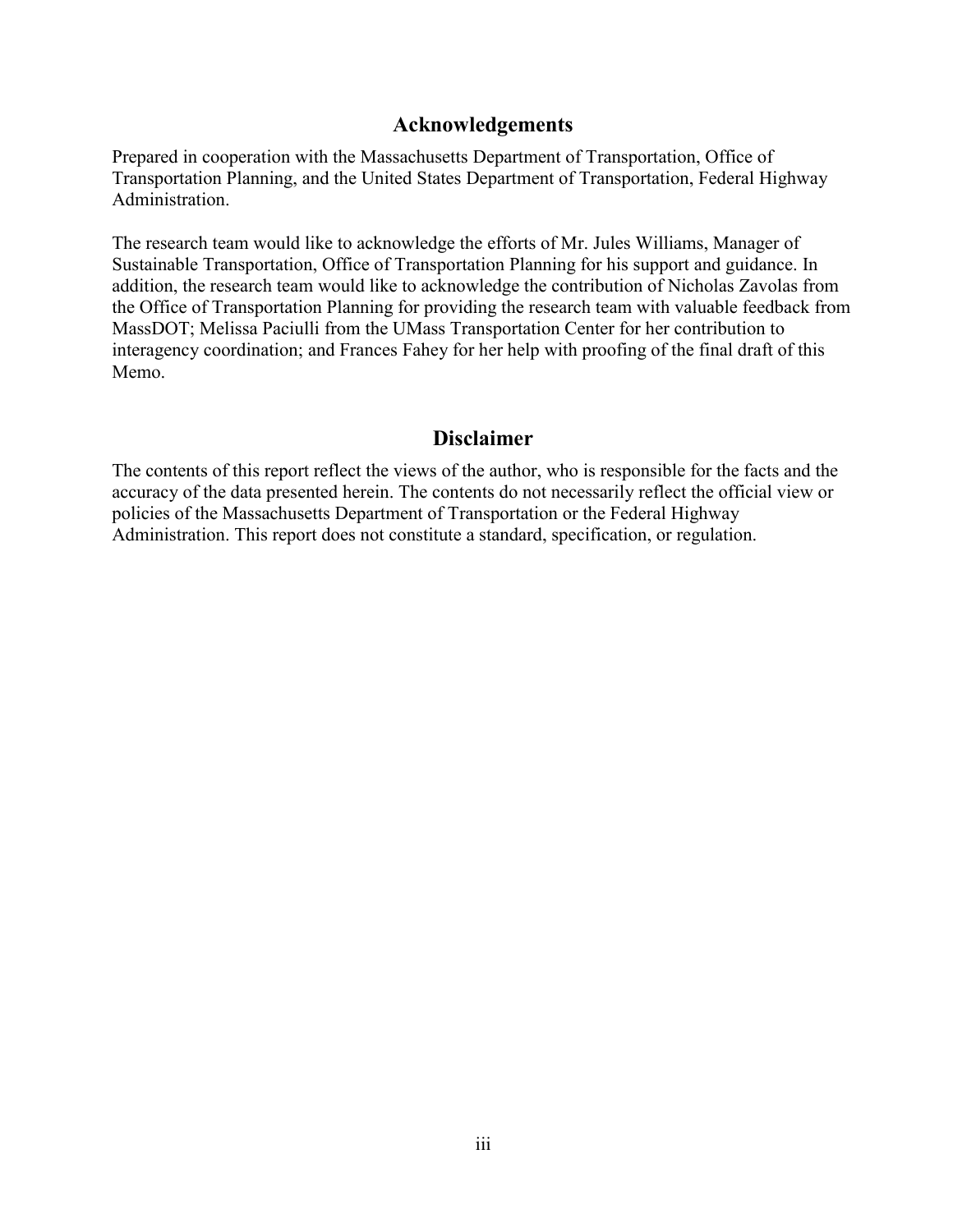#### **1. Background**

The maintenance of transportation infrastructures has traditionally been funded from federal and state taxes on fossil fuels. Zero emission vehicles (ZEVs) use alternative energy sources completely or partially, and do not use (or as much) fuels as traditional internal combustion engine (ICE) vehicles. As a result, they may not contribute as much funding to the upkeep of transportation infrastructures they use as compared to ICE vehicles.<sup>[1](#page-5-0)</sup>

There are three types of ZEVs:

- Battery electric vehicles (BEVs) run entirely on electricity provided by an internal battery that is recharged from the electrical grid.
- Plug-in hybrid electric vehicles (PHEV) combine a conventional gasoline-powered engine with a secondary electric motor and a battery that can also be recharged from the electrical grid.
- Fuel cell electrical vehicles (FCEV) run on electricity produced from a fuel cell using hydrogen gas.

### **2. Objectives**

At the request of the Massachusetts Legislature, the Massachusetts Department of Transportation (MassDOT) will be undertaking a study on the feasibility and advisability of assessing surcharges, levies, or other assessments to offset the projected gas tax revenue loss from the purchase or operation of ZEVs. The objective of this study is to provide MassDOT with an evidence base of the existing research on this topic and efforts elsewhere to implement such assessments.

Specifically, a literature synthesis is provided to help answer the following questions:

- Which states have implemented or are considering assessments on ZEVs to offset their projected fuel tax revenue loss? Are these assessments established by vehicle type? Do the assessments include a fixed annual payment or a mileage-based fee?
- What has been the experience of states that have implemented ZEV assessments?
- What have been the major findings and recommendations of studies on ZEV assessments, in particular of studies commissioned by other states?

## **3. Literature Synthesis**

The literature synthesis consists of three parts. The first part provides a brief review of the states that have imposed ZEV assessments or are actively considering the implementation of such assessments. The second part describes the experience of states that have implemented assessments on ZEVs. The third part discusses the findings of studies on ZEV assessments, with an emphasis on studies commissioned by state DOTs or other public agencies.

There have been a number of approaches taken to establish ZEV assessments. The most commonly discussed approaches include the following (*1, 2*):

- Electric Vehicle Registration Fee (charged annually upon renewal)
- Electric Vehicle License Plate Fee (charged once per ownership)

<span id="page-5-0"></span><sup>&</sup>lt;sup>1</sup> The appendix contains background on sources of transportation revenue in Massachusetts and illustrative differences in gas tax revenue paid by vehicle type.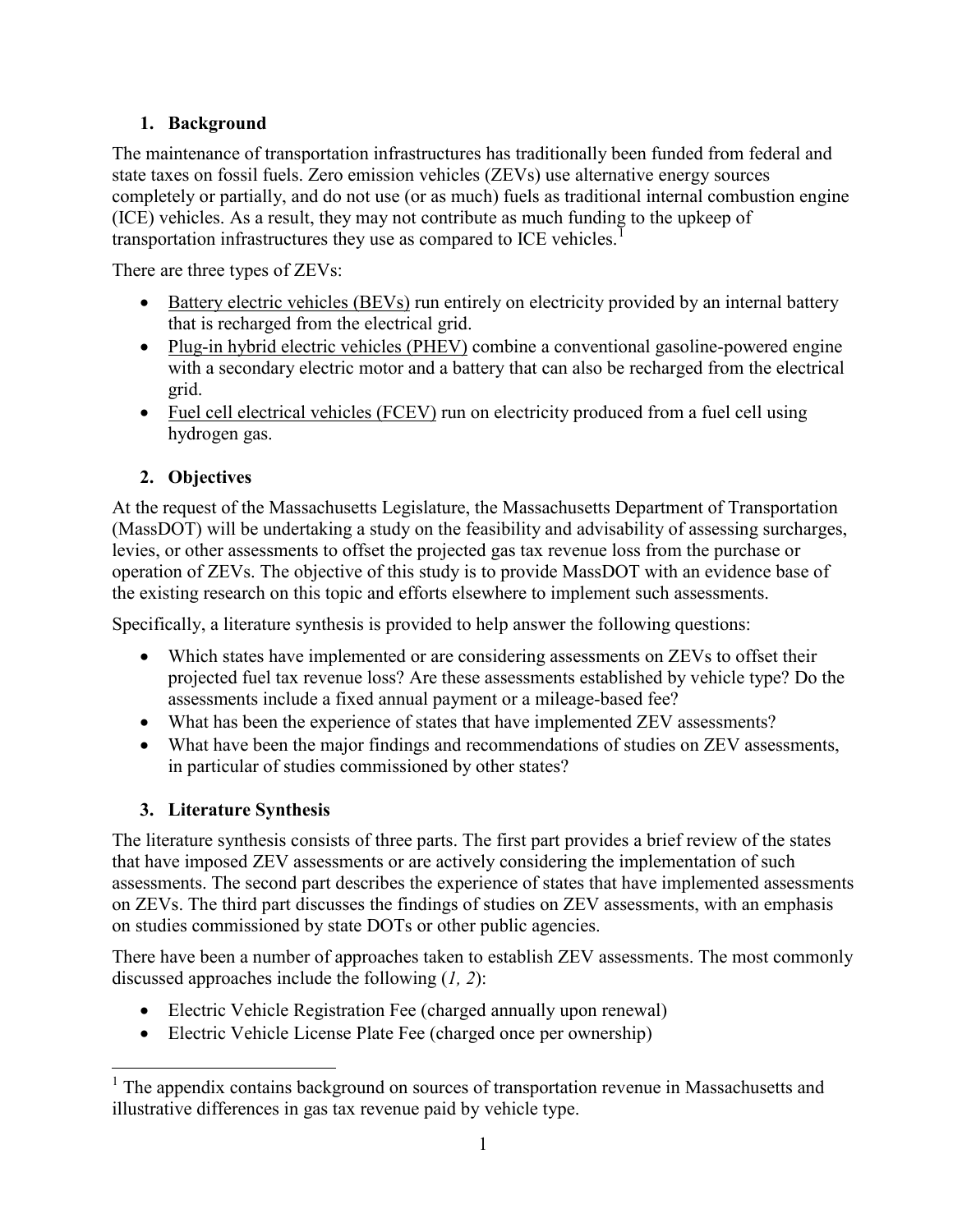- Volumetric Electricity Charge Fee (charged per kW⋅h)
- Alternative Fuels Matrix Conversion Fee (charged per converted BTU equivalent)
- Vehicle-Miles Traveled Fee (charged per mile)

The first two approaches are not related to the level of road use by individual vehicle, but have a low implementation cost and are less prone to tax evasion. As ZEVs are still at the early stage of adoption, and their presence on the roads is almost negligible, registration and licensing fees are currently viewed as the preferred approaches for implementation. The last three approaches are either directly or indirectly tied to road usage and are more expensive to collect, with potentially additional investments in equipment and infrastructure (*3*).

#### **3.1. States That Have Implemented or Are Considering Implementing Assessments on ZEVs**

Currently, 16 states have levied fees for ZEVs: Colorado, Georgia, Idaho, Indiana, Michigan, Missouri, Nebraska, North Carolina, South Carolina, Oklahoma, Tennessee, Virginia, West Virginia, Washington, and Wyoming. In addition, California has enacted legislation to impose a fee on ZEVs that will start in 2020 (*4*). Fees ranging from \$50 to \$300 are charged annually. No state has implemented a distance-based fee to date. A summary of fees that states have levied on ZEVs is presented in Table 1.

| <b>State</b>      | Year           | <b>BEV</b>           | PHEV Fee,        |                                                                               |  |
|-------------------|----------------|----------------------|------------------|-------------------------------------------------------------------------------|--|
|                   | Introduced     | Fee, \$/year         | $\sqrt{$}$ /year | <b>Notes</b>                                                                  |  |
| California        | 2017           | 100                  | 100              | The bill will be enacted in 2020.                                             |  |
| Colorado          | 2013           | 50                   | 50               | Any plug-in vehicles.                                                         |  |
| Georgia           | 2015           | 200/300 <sup>1</sup> | $200^2$          | Non-commercial/commercial EVs.<br><sup>2</sup> The fee is optional for PHEVs. |  |
| Idaho             | 2015           | 140                  | 75               |                                                                               |  |
| Indiana           | 2017           | 150                  | 50               |                                                                               |  |
| Michigan          | 2015           | 135/235              | 47.50/117.50     | Under 8,000 lbs./over 8,000 lbs.                                              |  |
| Missouri          | 2014           | 75                   | 75               | Non-passenger ZEVs extra.                                                     |  |
| Nebraska          | 2011           | 75                   | 75               |                                                                               |  |
| North             | 2015           | 130                  | 130              |                                                                               |  |
| Carolina          | (2013)         | (100)                | (100)            |                                                                               |  |
| South<br>Carolina | 2017           | 120                  | 60               | Effective July 1, 2017.<br>The fee is biennial.                               |  |
| Oklahoma          | 2017           | 100                  | 30               | Effective January 1, 2018.                                                    |  |
| Tennessee         | 2017           | 100                  |                  | Effective July 1, 2017.                                                       |  |
| Virginia          | 2014           | $64(50)^3$           |                  | <sup>3</sup> If revenue is not used for roads.                                |  |
| West<br>Virginia  | 2017           | $200^4$              | 100              | <sup>4</sup> Including hydrogen-propelled<br>vehicles.                        |  |
| Washington        | 2016<br>(2012) | $100+50^5$<br>(100)  |                  | <sup>5</sup> Additional charge on EVs with<br>range in excess of 30 miles.    |  |
| Wyoming           | 2016<br>(2014) | 50<br>$(50)^6$       |                  | <sup>6</sup> Payment frequency not specified.                                 |  |

**Table 1. States with Fees Assessed on ZEVs**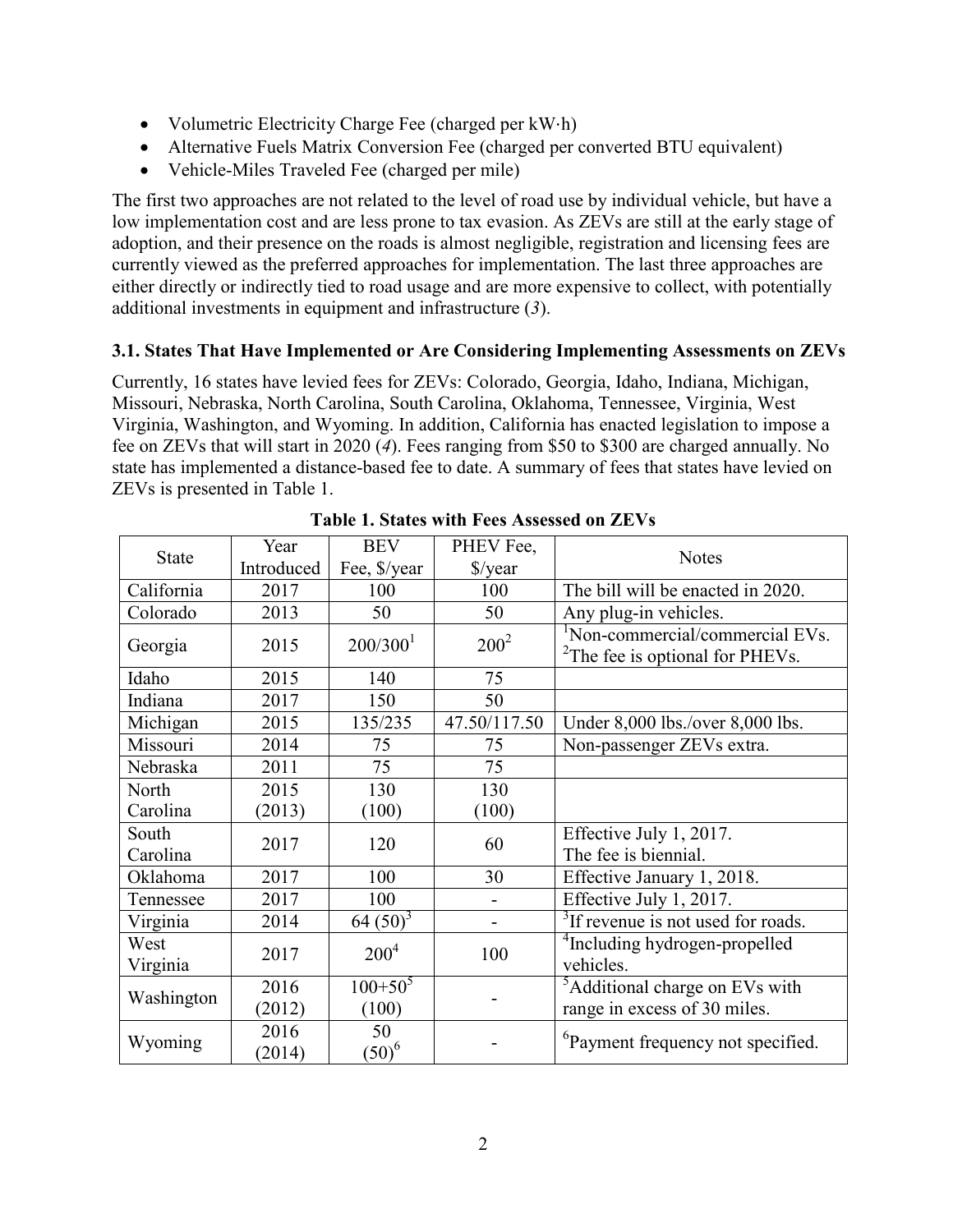Of all states listed in Table 1, only California has explicitly identified and imposed a fee on FCEVs together with other ZEVs. While fuel cell is indeed a very promising technology to propel vehicles in the future, FCEVs are still extremely rare, few such vehicles can be found anywhere in the United States in private ownership except California. The vast majority of them are leased vehicles, and there are only about two dozen charging stations in the entire state. Another state, West Virginia, imposed an annual registration fee of \$200 for a vehicle fueled with hydrogen or natural gas. This fee may also be applicable to FCEVs. Additional details on those states' legislative acts that have imposed additional fees on ZEVs are presented as follows.

#### *California*

#### State Bill 1, Chapter 5 (2017)

Effective January 1, 2020, a fee of \$100 over and above standard vehicle registration fees is imposed on all ZEVs, including Electric Vehicles (EV), PHEVs, and FCVs. The fee is going to be collected annually (*5*).

#### *Colorado*

#### House Bill 1110, Section (25) (a) (2013)

Effective January 1, 2014, a fee of \$50 over and above standard vehicle registration fees is imposed on all plug-in electric vehicles. Out of this amount, \$30 is credited to a road fund, and \$20 is credited to an EV fund. The fee is collected annually (*6*).

#### *Georgia*

#### House Bill 170, Section 3.2 (2015)

The bill imposes a fee of \$200 in addition to standard vehicle registration fees, non-commercial alternative fuel vehicles, including ZEVs. Currently, Georgia charges the highest registration fee for non-commercial electric vehicles at \$200, which is an optional fee for plug-in-hybrid electric vehicles. The owner of the plug-in-hybrid may choose to pay a fee in order to enjoy benefits that include access to high-occupancy vehicle (HOV) lanes and high-occupancy toll lanes, regardless of the number of passengers. Also, a fee of \$300 on top of standard vehicle registration fees has been levied on commercial alternative fuel vehicles, including ZEVs. The fee is collected annually (*7*).

#### *Idaho*

#### House Bill 312 (2015)

The bill institutes a fee of \$140 in addition to standard vehicle registration fees on all electric vehicles. Also, a fee of \$75 in addition to standard vehicle registration fees has been levied on plug-in hybrids. The fee is collected annually (*8*).

#### *Indiana*

#### House Bill 1002 (2017)

The bill requires an owner of an electric vehicle (powered by battery or other electrical device where electricity is not generated by ICE) to pay a supplemental registration fee of \$150, with an increase every five years based on a combination of consumer price index and mean Indiana personal income factor. The bill also requires a person who registers a hybrid vehicle (including plug-in hybrid) to pay a supplemental registration fee of \$50, with an increase every five years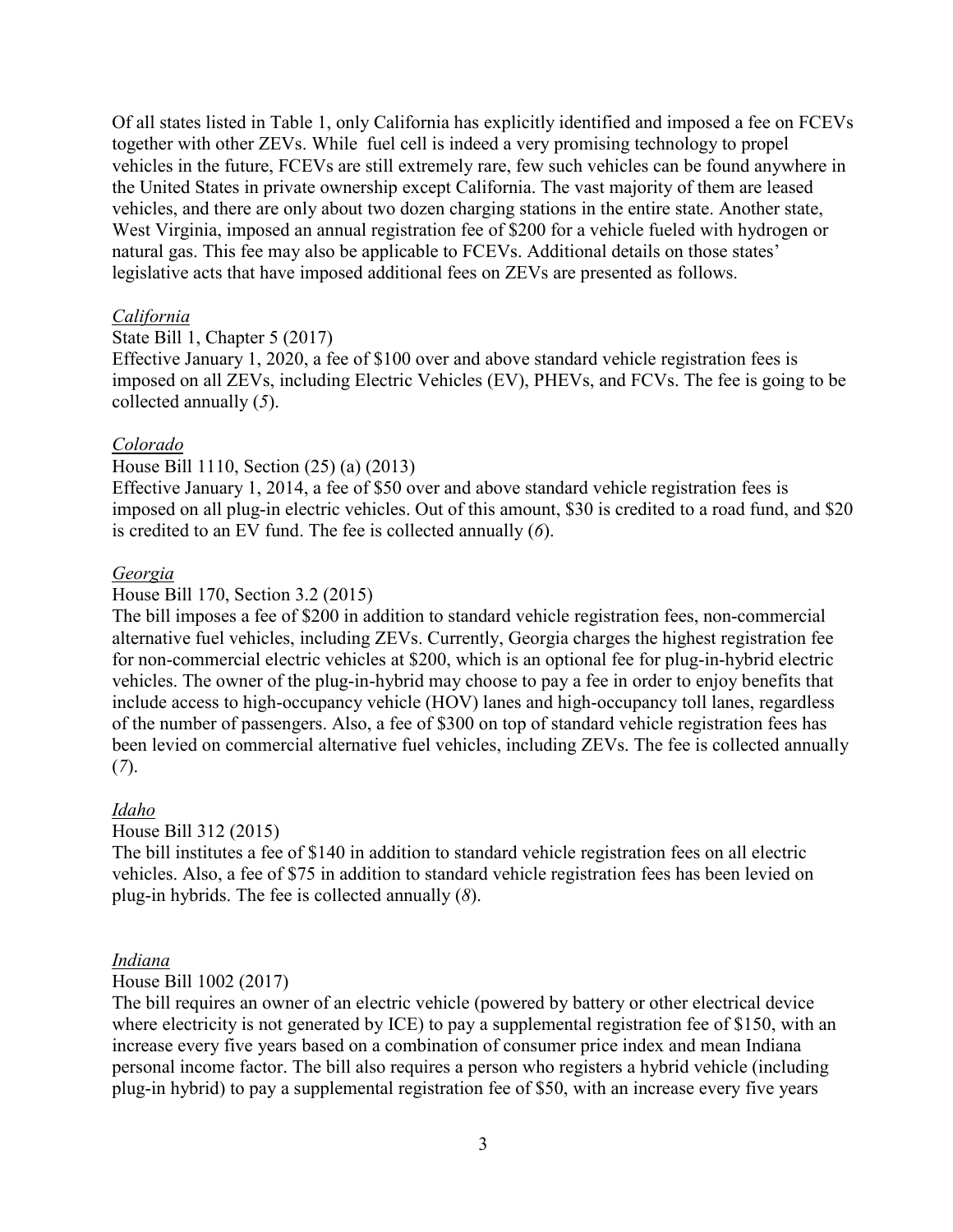based on a combination of consumer price index and mean Indiana personal income factor. The fee is collected annually (*9*).

#### *Michigan*

#### House Bill 4736 (2015)

The bill imposes a fee of \$135 for electric vehicles under 8,000 pounds and \$235 for vehicles propelled solely by electricity over 8,000 pounds, in addition to standard vehicle registration fees. A fee of \$47.50 on hybrid electric vehicles up to 8,000 pounds and \$117.50 for hybrid electric vehicles weighing over 8,000 pounds in addition to standard vehicle registration fees. "Hybrid electric vehicle" means a vehicle that can be propelled at least in part by electrical energy and uses a battery storage system of at least 4 kilowatt-hours, but is also capable of using gasoline, diesel fuel, or alternative fuel to propel the vehicle. The fee is collected annually (*10*).

#### *Missouri*

#### Revised Statutes 142.803 and 142.869 (2014)

The bill imposes a fee of \$75 for passenger alternative fuel vehicles, including ZEVs, on top of standard vehicle registration fees. The fee for commercial alternative fuel vehicles ranges from \$75 to \$1,000, depending on weight. The fee for buses is \$75 or \$150, depending on the use of the bus. The fee is collected annually (*11*).

#### *Nebraska*

Legislative Bill 289 (2011)

Effective January 1, 2014, a fee of \$75 in addition to standard vehicle registration fees is imposed on all alternative fuel vehicles, including ZEVs. The fee is collected annually (*12*).

#### *North Carolina*

#### State Bill 402 (2013)

The bill institutes a fee of \$100 in addition to standard vehicle registration fees on all electric vehicles. Also, a fee of \$50 on top of standard vehicle registration fee has been levied on plug-in hybrids. The fee is collected annually.

#### House Bill 97 (2015)

The bill institutes a fee of \$120 in addition to standard vehicle registration fees on all plug-in electric vehicles. The fee is collected annually (*13*).

#### *Oklahoma*

State Bill 402 (2017)

The bill institutes a fee of \$100 upon every electric-drive motor vehicle to be registered and a fee of \$30 upon every hybrid-drive motor vehicle to be registered. The fee is collected annually (*14*).

#### *South Carolina*

#### State Bill 3516 (2017)

An additional \$120 biennial fee for electric vehicles and \$60 biennial fee on hybrid vehicles will go to the Trust Fund, to make up for the lost motor fuel user fees from these more efficient vehicles. (15).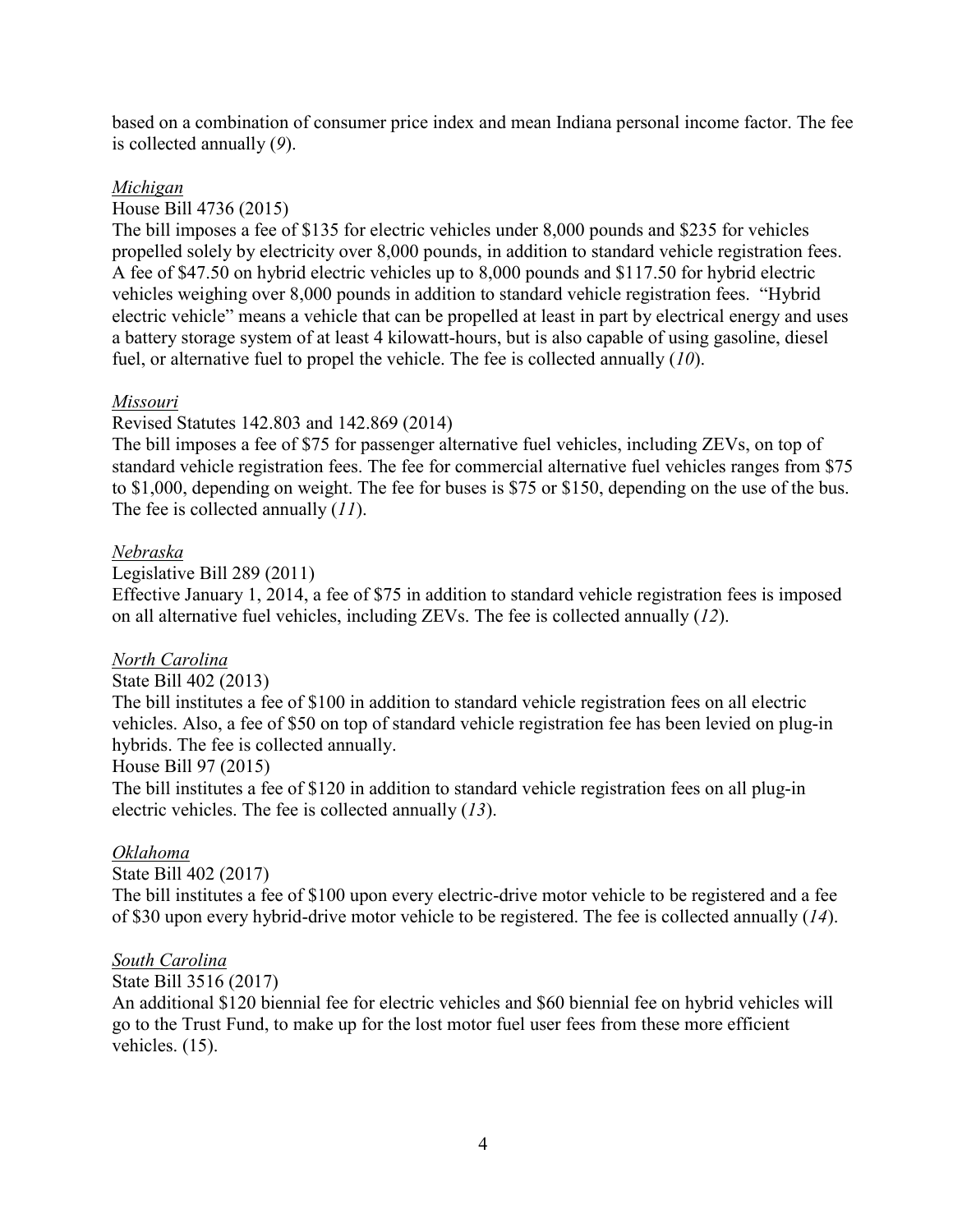#### *Tennessee*

Governor's IMPROVE Act, amendment House Bill 234 and State Bill 1221 (2017) A fee of \$100 over and above standard vehicle registration fees is imposed on all vehicles propelled solely by electricity (EV). Hybrid vehicles are excluded. The fee is collected annually (*16*).

#### *Virginia*

#### State Bill 127 (2014)

A fee of \$64 over and above standard vehicle registration fees is imposed on all alternative fuel vehicles, including ZEVs. If the jurisdictions receiving the revenues from this fee do not use the funds for transportation purposes, the fee within that jurisdiction will fall to \$50 in subsequent years. Hybrid vehicles are excluded. The fee is collected annually (*17*).

#### *West Virginia*

#### State Bill 1006 (2017)

The annual registration fee for a vehicle fueled with hydrogen or natural gas is \$200, which may be also applicable to FCEV. (There is no specific mention of FCEV in SB 1006, and hydrogen vehicles are listed in the same category as compressed gas vehicles. The legislation's primary target may be alternative fuels used by modified ICE vehicles, not ZEVs.) The annual registration fee for a vehicle operating on a combination of electricity and petrochemical fuels is \$100. The annual registration fee for a vehicle operating exclusively on electricity is \$200. The fees imposed in addition to any other vehicle registration fees and are collected annually *(18).*

#### *Washington*

#### House Bill 2660 (2012)

The bill institutes a fee of \$100 in addition to standard vehicle registration fees on all electric vehicles. An additional fee of \$50 will be imposed on vehicles that have a range in excess of 30 miles in purely electric mode. The fee will expire if the legislature imposes a vehicle miles traveled fee or tax in the state. The fee is collected annually (*19*).

#### *Wyoming*

House Bill 9 (2016)

The bill institutes a one-time fee of \$50 in addition to standard vehicle registration fees for plug-in EVs. Hybrid vehicles are excluded from this fee.

#### House Bill 2 (2016)

The bill provides a clarification that the fee of \$50 in addition to standard vehicle registration fees for EVs should be paid annually. (This was not clear from H.B. 9 enacted in 2015.) (*20*)

In addition, nine states are considering fees for ZEVs, including Arizona (*21*), Illinois (*22*), Kansas (*23*), Kentucky (*24*), Maine (*25*), Minnesota (*26*), Montana (*27*), New Hampshire (*28*), and Wisconsin (*29*). The fees being considered range from \$30 to \$150 and are expected to be charged annually on top of standard registration fees. All states are still actively debating the proposals in either their Houses of Representatives or in their Senates. In Montana, the bill passed the legislature but has recently been vetoed by the governor (*30*). A summary of these ZEV fee proposals is presented in Table 2.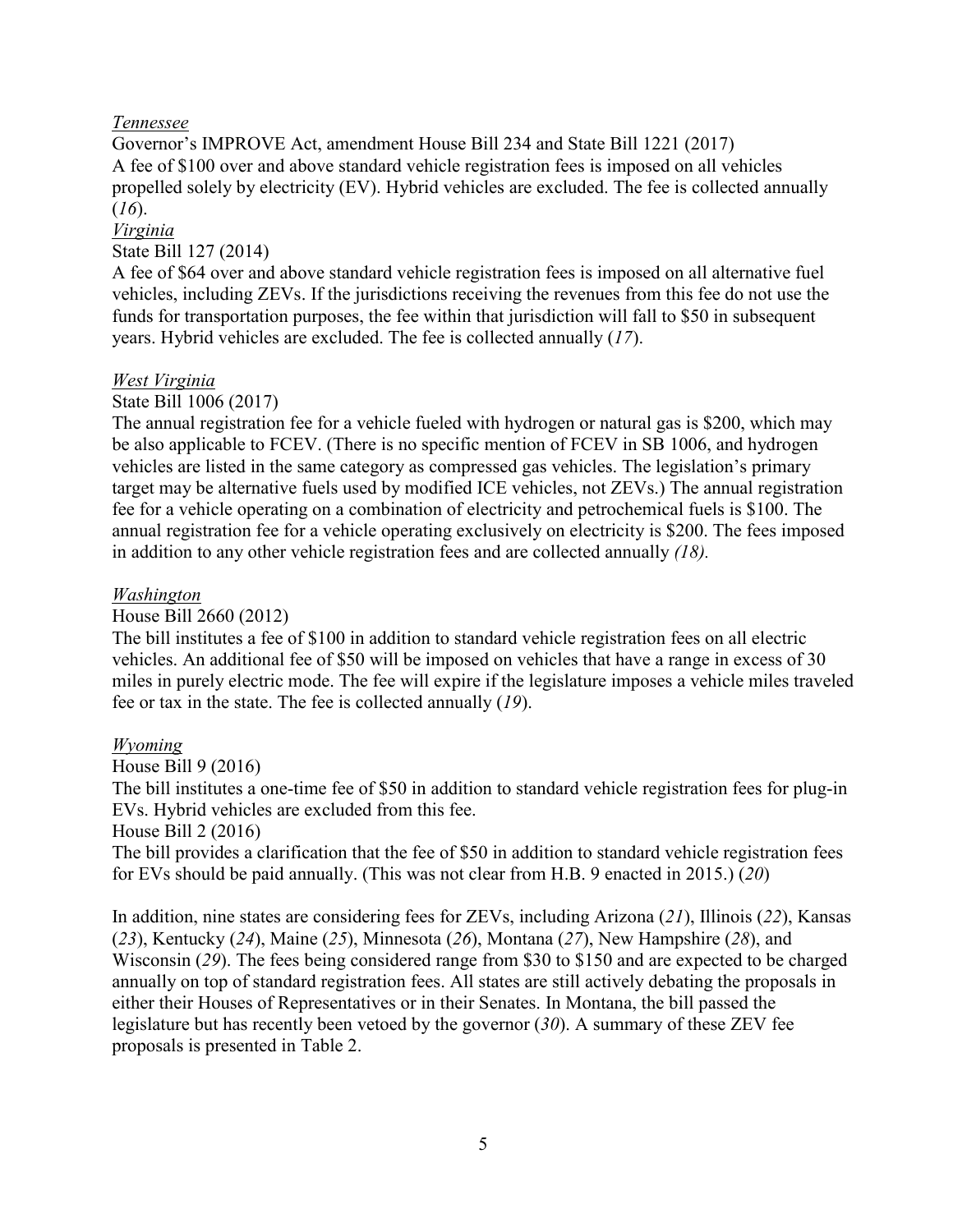| <b>State</b> | BEV Fee,<br>$\frac{\sqrt{2}}{2}$ | PHEV Fee,<br>$\sqrt{$}$ /year | <b>Notes</b>                                        |  |
|--------------|----------------------------------|-------------------------------|-----------------------------------------------------|--|
| Arizona      |                                  |                               | Currently, the registration fee for ZEV is less     |  |
|              |                                  |                               | than the registration fee for similar ICE vehicles. |  |
| Illinois     |                                  |                               | Currently, the registration fee for ZEV is less     |  |
|              |                                  |                               | than the registration fee for similar ICE vehicles. |  |
| Kansas       | 115                              | 40                            | House Bill 2060 currently in State Senate           |  |
| Kentucky     | 100                              |                               |                                                     |  |
| Maine        | 350/200                          | 250/200                       | Two proposals are considered                        |  |
| Minnesota    | 125/85                           | 85/75                         | Two proposals are considered                        |  |
| Montana      | 85                               | 30                            | Currently in Senate                                 |  |
|              | $(300)^2$                        | $(150)^2$                     | <sup>2</sup> Initially proposed fee                 |  |
| <b>New</b>   |                                  |                               |                                                     |  |
| Hampshire    | 123                              | 77                            |                                                     |  |
| Wisconsin    | 125                              | 30                            | Currently in State Assembly                         |  |

**Table 2. States Debating Assessments on ZEVs**

<sup>1</sup>On May 4, 2017, H.B. 205 was vetoed by Governor Steve Bullock.

Similar to states that have already enacted fees on ZEVs, no references to FCEVs are made in Table 2 due to the almost nonexistent market at the present time. Also, there are no current proposals for the distance-based fee on such vehicles in states where ZEV legislation is still being debated. Arizona is the only state to attempt to introduce such a fee. Arizona House Bill 2257, introduced by Rep. Steve Farley (D-AZ), was based on the Oregon Vehicle-Miles Traveled (VMT) fee study and proposed charging electric car owners up to 1.43 cents per mile traveled. The bill failed at the committee level, before even being considered by the House. The major reason why distance-based fees are not currently under consideration is because of the relatively low number of ZEVs to justify implementation of any but the most basic fee system.

Finally, on several occasions, the state of Vermont, has considered the implementation of ZEV fees and has conducted three studies to evaluate options. However, to date, no further proposals for new ZEV fee legislation have followed the aforementioned studies (*1, 2, 3*).

#### **3.2. The Experience of States That Have Implemented Assessments for ZEVs**

As most of the states implemented additional fees on ZEVs quite recently, the experience from imposing new fees is limited and primarily related to changes in consumer demand for this category of vehicles.

Prior to its implementation of ZEV fees, Georgia was one of the United States' most dynamically growing ZEV markets. When the state legislature repealed its generous \$5,000 tax credit on ZEVs in July 2015 and imposed a \$200 registration fee, which is the largest fee levied to ZEVs to date in the entire United States, sales of ZEVs tumbled by almost 90% (*31*).

In contrast, states that introduced new road use fees but still continue offering tax credits to new buyers of ZEVs, as well as other incentives for ZEV owners, experienced only a minor drop in sales (*3, 4*).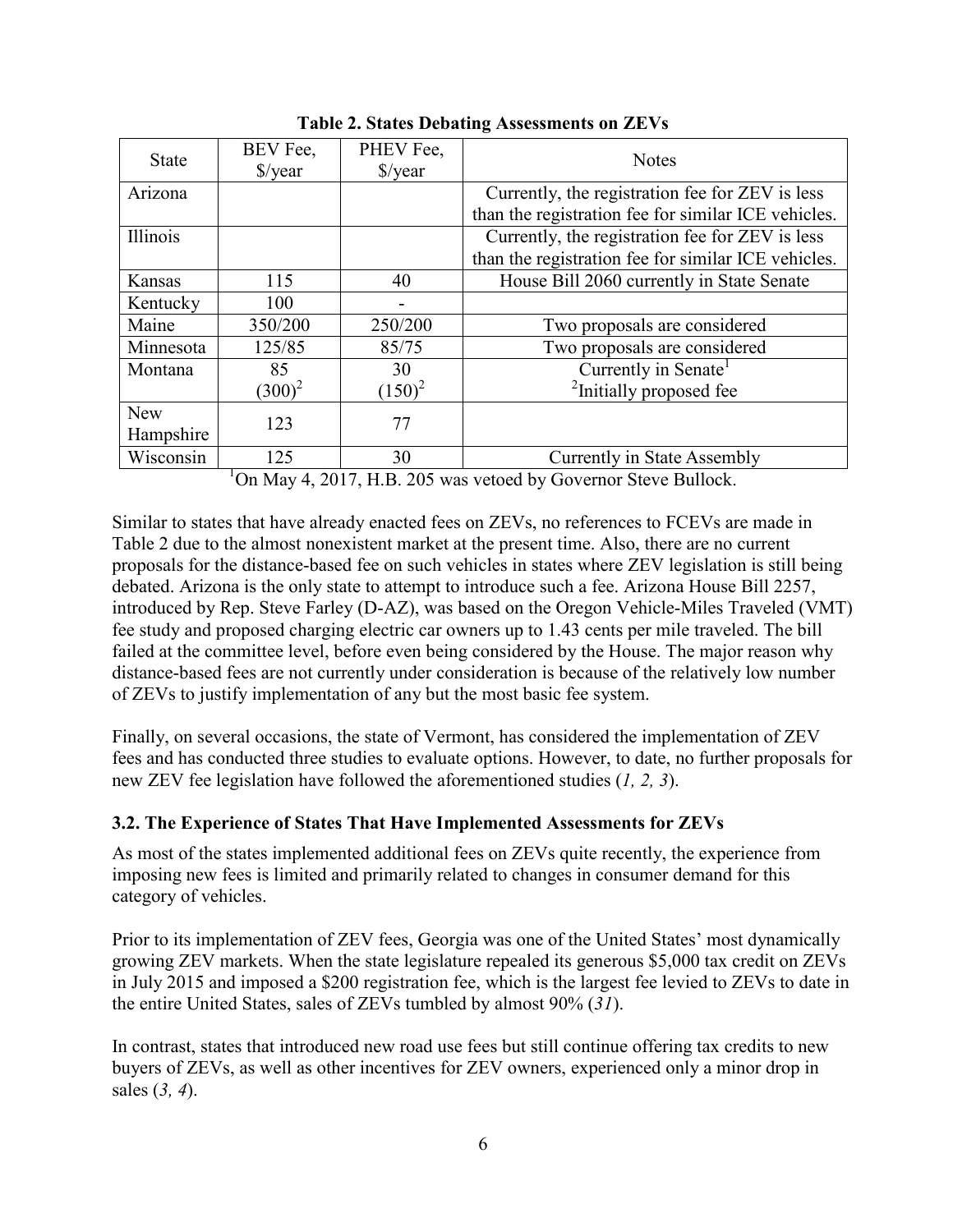#### **3.3. Major Findings and Recommendations from Studies of Assessments for ZEVs**

Currently, three states have published their research on ZEV fees: California, Tennessee, and Vermont.

#### *California*

A study conducted in California indicated that the market penetration of ZEVs in the state is the highest in the country; that ZEV share continues to grow dynamically; and that the state budget will experience a noticeable revenue loss if fees are not imposed on ZEVs. The study recommends imposing such a fee when the share of ZEVs reaches 10% and the market of such vehicles can be considered mature and hence does not need any special protection, which is expected to occur around the year 2020 (*5, 32*).

#### *Tennessee*

A study conducted in Tennessee found that new fees for ZEVs were less than what typical drivers of ICE vehicles pay in gas taxes in almost all states that implemented such fees, with the exception of Georgia, where ZEV owners would pay more than owners of ICE vehicles. The study concluded that missing revenues from ZEVs are not the leading issue among state transportation funding challenges, as the share of hybrid and electric vehicles on the road is insignificant in most states. However, it also suggested that collecting such fees strives to establish a more fair and equitable approach to collecting revenues for roadway users (*4*).

#### *Vermont*

Vermont conducted three studies that have focused on user fees for alternative fuel vehicles. Two studies have focused on ZEVs (*2, 3*), and the third includes ZEVs along with other alternative fuel vehicles (*1*). None of the reports recommends any additional fees on ZEVs at this stage, citing both their insignificant number and current policy to promote their faster adoption. Another argument against such fees specifically mentioned that owners of such vehicles in fact already contribute more than enough to the state budget through sales tax than the proposed fee, due to the large difference in sales price of ZEVs versus comparable gasoline-driven vehicles. Authors of the research (*2*) recommend, if such a fee is in fact imposed, it should be paired with additional incentives for the ZEV buyers that should be funded outside of the state transportation program. The latest study (*3*) suggested that additional fees on ZEVs should be imposed when their share in new car sales or state vehicle fleets exceeds 15%, at which time the announced state clean energy target is reached and ZEV technology is considered mature, which is expected to happen around the year 2025. At that point, EVs would be considered mainstreamed and will not need additional effort to be promoted. According to the report, the fee amounts should be reasonable and reflect factors such as estimated lost gas tax revenues due to factors such as battery technology and estimated average vehicle use at the time the fee is put in place.

The California and Vermont studies (*1, 2, 3, 32*) address the timing of ZEV fee implementation. These studies suggest implementation of road use fees for ZEVs must provide adequate revenue while not discouraging early adoption of alternative vehicle technologies that many states try to promote. Proposed milestones to introduce fees include:

• ZEVs comprise a given percentage of new and used vehicle purchases.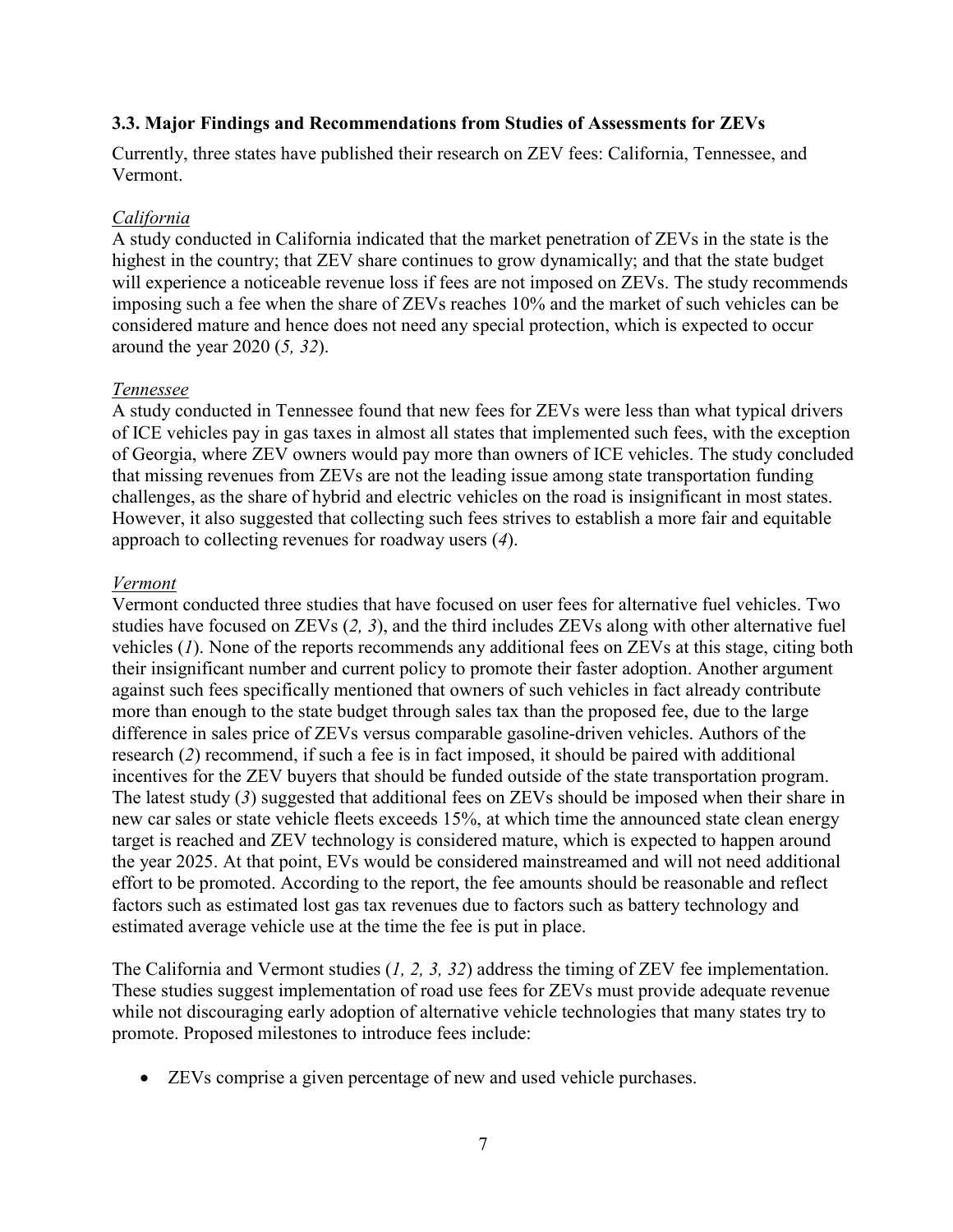- Smart grid is available statewide, and the energy use of EVs and the amount of electricity powering transportation can be tracked.
- Transportation accounts for a given percentage of electricity demand.
- Goals to reach a specific percentage of ZEVs in state's fleet are met.
- Fuel tax revenues fall by a given percentage or amount.

#### *Independent Studies Not Commissioned by States*

In addition, a number of independent studies should be mentioned. While many of these studies support special government-sponsored incentives to promote ZEVs among other "environmentally friendly" technologies and argue that no additional fees should be imposed due to their overall benefits to society (*33, 34*), others argue that in fact all the environmental benefits of ZEVs are questionable, as the majority of electricity used in such vehicles is generated using traditional fossil fuel-burning electric plants, and the process of manufacturing such vehicles requires more energy than that of comparable gasoline-driven vehicles. Proponents with such a point of view not only demand additional ZEV fees but also support the removal of all government-sponsored incentives to promote such technologies (*35*).

On the other hand, ZEV proponents argue that owners of ZEVs vehicles are paying enough tax. Some studies shows that EV owners pay more in state taxes than do owners of conventional gasoline vehicles, over the typical lifespan of a vehicle. For example, a study done in Minnesota (*36*) pointed out that because electric cars are priced higher , the state receives more in taxes from their drivers than it does from ICE vehicle drivers, a difference large enough that it takes about a decade to make up.

Finally, some studies argue that levying assessments on electric and hybrid vehicles is not sufficient to raise a significant amount of revenue to cover the costs of transportation infrastructure expansion and maintenance (*34*). For example, California has accounted for almost half of all ZEVs sold in the United States in 2016. Out of all vehicles sold in the state in 2016, about 4.7% were PHEVs and 1.9% were BEVs. However, even in California, the new fee assessed on alternative fuel vehicles is expected to generate only about \$200 million over the next decade. By comparison, an increase of gasoline tax by 12 cents per gallon should generate approximately \$24.4 billion, and a proposed "transportation improvement fee," which is going to be assessed on a sliding scale on all vehicles based on their cost, should generate approximately \$16.3 billion. As a result, it has been suggested that states consider pairing new fees on ZEVs with increases in fuel tax.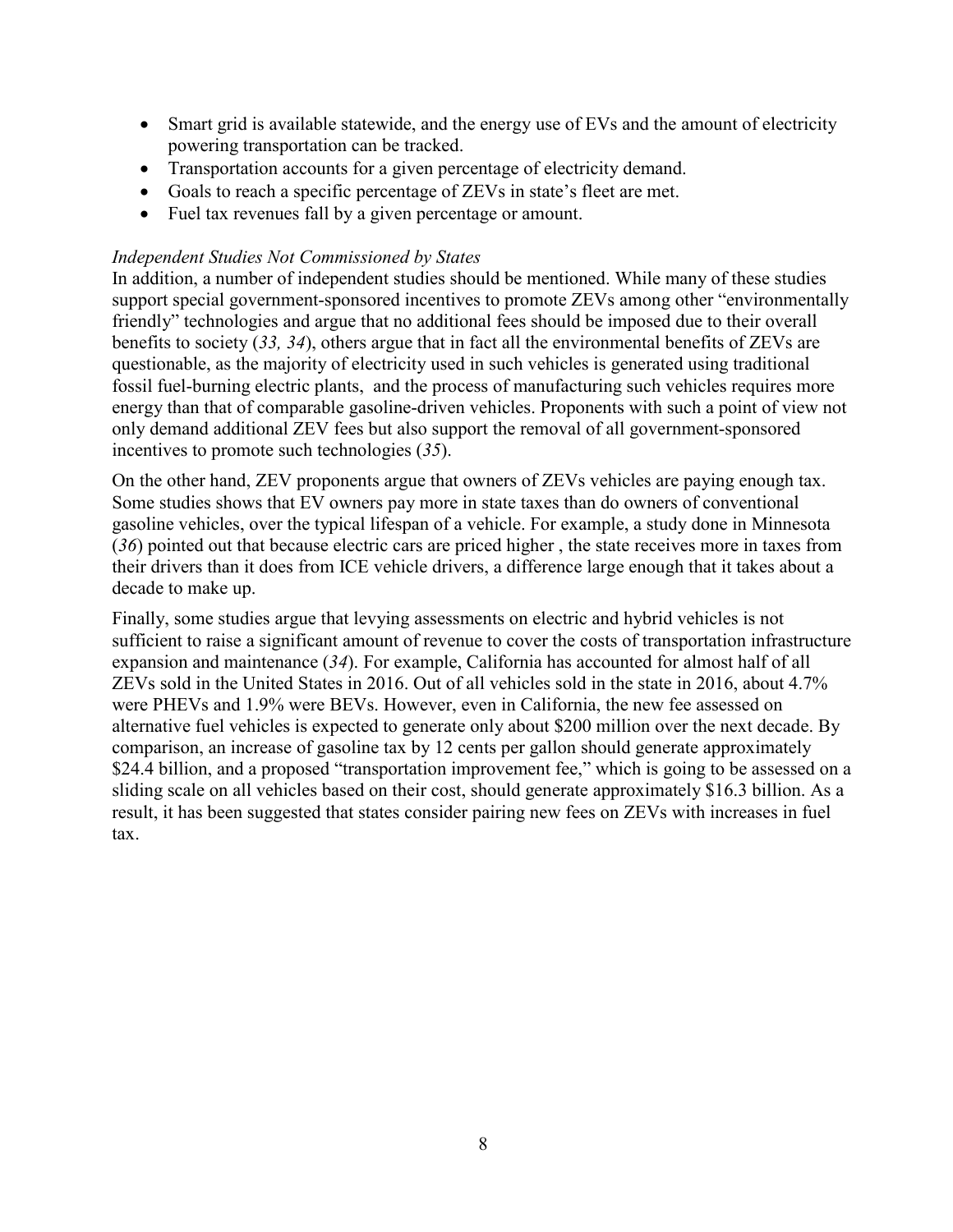# **References**

- 1. Vermont Agency of Transportation. *Act 153: Section 39 Report: Alternative Fuel Vehicle User Fee Options.* Montpelier, VT, 2012.
- 2. Vermont Department of Public Service. *Section 28 Report: A Study on Replacing Motor Fuel Tax Revenues Not Collected from Plug-In Electric Vehicles*. Montpelier, VT, 2013.
- 3. Vermont Agency of Transportation. *Sec. 15. 2016 Plug-In Hybrid and Electric Vehicle Registration Fees: Legislative Report*. Montpelier, VT, 2016.
- 4. Davis, R., M. N. Murray, and J. G. Welch. *How Much Should Hybrids and Electric Vehicles Contribute to Roadway Funding?* The Howard J. Baker Jr. Center for Public Policy, University of Tennessee, Knoxville, TN. 2017.
- 5. California State Bill 1, Chapter 5. SB-1 Transportation Funding. 2017. [https://leginfo.legislature.ca.gov/faces/billTextClient.xhtml?bill\\_id=201720180SB1](https://leginfo.legislature.ca.gov/faces/billTextClient.xhtml?bill_id=201720180SB1) Accessed May 5, 2017.
- 6. Colorado House Bill 1110, Section (25) (a). Concerning Charges Related to Motor Vehicles That Travel on the Public Highways of the State, and, in Connection Therewith, Making an Appropriation. 2013. [http://www.leg.state.co.us/clics/clics2013a/csl.nsf/fsbillcont3/0602C7EBF986A79387257A](http://www.leg.state.co.us/clics/clics2013a/csl.nsf/fsbillcont3/0602C7EBF986A79387257AEE00574BCD/$FILE/1110_enr.pdf) [EE00574BCD/\\$FILE/1110\\_enr.pdf.](http://www.leg.state.co.us/clics/clics2013a/csl.nsf/fsbillcont3/0602C7EBF986A79387257AEE00574BCD/$FILE/1110_enr.pdf) Accessed May 25, 2017.
- 7. Georgia House Bill 170, Section 3.2 (2015). [http://www.legis.ga.gov/Legislation/20152016/153458.pdf.](http://www.legis.ga.gov/Legislation/20152016/153458.pdf) Accessed May 12, 2017.
- 8. Idaho House Bill 312.2015. [https://legislature.idaho.gov/sessioninfo/billbookmark/?yr=2015&bn=H0312.](https://legislature.idaho.gov/sessioninfo/billbookmark/?yr=2015&bn=H0312) Accessed May 12, 2017.
- 9. An Act to Amend the Indiana Code Concerning Transportation and to Make an Appropriation. Public Law Number 218. 2017. [https://iga.in.gov/legislative/2017/bills/house/1002#document-e6c910ce.](https://iga.in.gov/legislative/2017/bills/house/1002#document-e6c910ce) Accessed July 7, 2017.
- 10. Michigan House Bill 4736. 2015. [http://www.legislature.mi.gov/documents/2015-](http://www.legislature.mi.gov/documents/2015-2016/publicact/pdf/2015-PA-0174.pdf) [2016/publicact/pdf/2015-PA-0174.pdf.](http://www.legislature.mi.gov/documents/2015-2016/publicact/pdf/2015-PA-0174.pdf) Accessed May 25, 2017.
- 11. Missouri Revised Statutes 142.803 and 142.869. 2014. [http://revisor.mo.gov/main/OneSection.aspx?section=142.869&bid=7150&hl=142.803%u2](http://revisor.mo.gov/main/OneSection.aspx?section=142.869&bid=7150&hl=142.803%25u2044142.869) [044142.869.](http://revisor.mo.gov/main/OneSection.aspx?section=142.869&bid=7150&hl=142.803%25u2044142.869) Accessed May 15, 2017.
- 12. Nebraska Legislative Bill 289. 2011. http://www<u>.revenue.nebraska.gov/info/legislation/2011/LB289.pdf</u>. Accessed May 5, 2017.
- 13. North Carolina State Bill 402. 2013. [http://www.ncleg.net/Sessions/2013/Bills/Senate/PDF/S402v3.pdf.](http://www.ncleg.net/Sessions/2013/Bills/Senate/PDF/S402v3.pdf) Accessed May 10, 2017.
- 14. Oklahoma House Bill 1449. 2017. [http://webserver1.lsb.state.ok.us/cf\\_pdf/2017-](http://webserver1.lsb.state.ok.us/cf_pdf/2017-18%20ENR/hB/HB1449%20ENR.PDF) [18%20ENR/hB/HB1449%20ENR.PDF.](http://webserver1.lsb.state.ok.us/cf_pdf/2017-18%20ENR/hB/HB1449%20ENR.PDF) Accessed July 7, 2017.
- 15. South Carolina Infrastructure and Economic Development Reform Act of 2017 (H. 3516). 2017. [http://www.scstatehouse.gov/sess122\\_2017-2018/bills/3516.htm.](http://www.scstatehouse.gov/sess122_2017-2018/bills/3516.htm) Accessed July 7, 2017.
- 16. Tennessee Governor's IMPROVE Act, amendment House Bill 234 and State Bill 1221. 2017. [https://www.tn.gov/nexttennessee/section/the-improve-act-main-section.](https://www.tn.gov/nexttennessee/section/the-improve-act-main-section) Accessed June 1, 2017.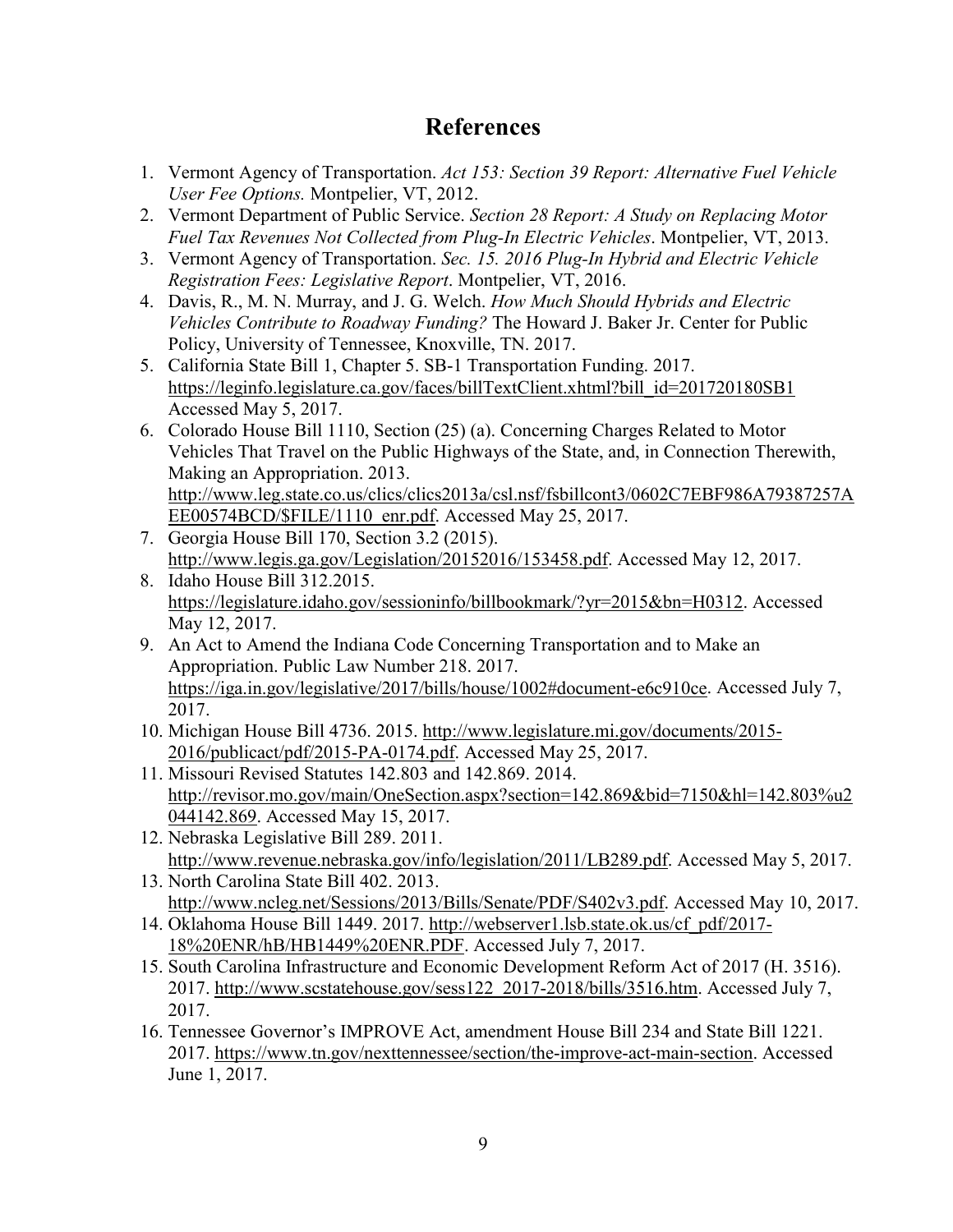- 17. Virginia State Bill 127. 2014. [https://lis.virginia.gov/cgi](https://lis.virginia.gov/cgi-bin/legp604.exe?141+ful+CHAP0014+pdf)[bin/legp604.exe?141+ful+CHAP0014+pdf.](https://lis.virginia.gov/cgi-bin/legp604.exe?141+ful+CHAP0014+pdf) Accessed June 1, 2017.
- 18. West Virginia State Bill 1006. 2017. [http://www.wvlegislature.gov/Bill\\_Text\\_HTML/2017\\_SESSIONS/1X/bills/sb1006%20enr](http://www.wvlegislature.gov/Bill_Text_HTML/2017_SESSIONS/1X/bills/sb1006%20enr.pdf) [.pdf.](http://www.wvlegislature.gov/Bill_Text_HTML/2017_SESSIONS/1X/bills/sb1006%20enr.pdf) Accessed July 5, 2017.
- 19. Washington House Bill 2660. 2012. [http://lawfilesext.leg.wa.gov/biennium/2011-](http://lawfilesext.leg.wa.gov/biennium/2011-12/Pdf/Bills/Session%20Laws/House/2660.SL.pdf) [12/Pdf/Bills/Session%20Laws/House/2660.SL.pdf.](http://lawfilesext.leg.wa.gov/biennium/2011-12/Pdf/Bills/Session%20Laws/House/2660.SL.pdf) Accessed May 5, 2017.
- 20. Wyoming House Bill 2. 2016. [https://legiscan.com/WY/text/HB0002/id/1351762/Wyoming-2016-HB0002-Enrolled.pdf.](https://legiscan.com/WY/text/HB0002/id/1351762/Wyoming-2016-HB0002-Enrolled.pdf) Accessed May 5, 2017.
- 21. Latzman, P. Fees Proposed for Electric Car Owners in Arizona. KJZZ.org, Dec. 28, 2016. [http://kjzz.org/content/406208/fees-proposed-electric-car-owners-arizona.](http://kjzz.org/content/406208/fees-proposed-electric-car-owners-arizona) Accessed May 25, 2017.
- 22. Tabuchi, H. Behind the Quiet State-by-State Fight Over Electric Vehicles. *New York Times*, March 11, 2017.
- 23. Carpenter, T. Kansas House Bill Calls for Special Registration Fees for Electric, Hybrid Vehicles. *The Topeka Capital-Journal*, Jan. 28, 2017. [http://cjonline.com/news/local/2017-](http://cjonline.com/news/local/2017-01-28/kansas-house-bill-calls-special-registration-fees-electric-hybrid-vehicles) [01-28/kansas-house-bill-calls-special-registration-fees-electric-hybrid-vehicles.](http://cjonline.com/news/local/2017-01-28/kansas-house-bill-calls-special-registration-fees-electric-hybrid-vehicles) Accessed May 13, 2017.
- 24. Barton, R. Bill Would Place Fee on Kentucky Electric Car Owners. WFPL 89.3, Dec. 15, 2015. [http://wfpl.org/bill-fees-kentucky-electric-cars-gas-tax/.](http://wfpl.org/bill-fees-kentucky-electric-cars-gas-tax/) Accessed May 14, 2017.
- 25. McGuire, P. Maine Lawmakers Consider Raising Fuel Tax to Boost Road, Bridge Repairs. *Portland Press Herald*, Apr. 11, 2017. [http://www.pressherald.com/2017/04/11/lawmakers-consider-7-cent-increase-on-gas-tax](http://www.pressherald.com/2017/04/11/lawmakers-consider-7-cent-increase-on-gas-tax-and-surcharges-on-hybrid-vehicles-to-sustain-highway-fund/)[and-surcharges-on-hybrid-vehicles-to-sustain-highway-fund/.](http://www.pressherald.com/2017/04/11/lawmakers-consider-7-cent-increase-on-gas-tax-and-surcharges-on-hybrid-vehicles-to-sustain-highway-fund/) Accessed May 14, 2017.
- 26. Hughlett, M. Electric Vehicle Fee Proposed for Minnesota. *Star Tribune*, Mar. 21, 2017.
- 27. Carter, T. Bipartisan Support Emerges for Electric Car Fee That Would Affect Thousands in Montana. *Bozeman Daily Chronicle*, Feb. 6, 2017. [http://www.bozemandailychronicle.com/news/mtleg/bipartisan-support-emerges-for](http://www.bozemandailychronicle.com/news/mtleg/bipartisan-support-emerges-for-electric-car-fee-that-would-affect/article_e2efa572-72ca-57eb-8ff2-3bae4036844d.html)[electric-car-fee-that-would-affect/article\\_e2efa572-72ca-57eb-8ff2-3bae4036844d.html.](http://www.bozemandailychronicle.com/news/mtleg/bipartisan-support-emerges-for-electric-car-fee-that-would-affect/article_e2efa572-72ca-57eb-8ff2-3bae4036844d.html) Accessed May 2, 2017.
- 28. Morris, A. Fee on Fuel-efficient Vehicles Back on the Table. *Concord Monitor*, Feb. 14, 2017.
- 29. Bence, S. Wisconsin Is Latest State to Consider Fees on Electric, Hybrid Vehicles. WBUR 90.9, Jan. 5, 2015. [http://www.wbur.org/hereandnow/2015/01/05/wisconsin-hybrid-fee.](http://www.wbur.org/hereandnow/2015/01/05/wisconsin-hybrid-fee) Accessed May 5, 2017.
- 30. Montana Office of the Governor. House Bill 205 Governor Veto. 2017. [http://leg.mt.gov/bills/2017/AmdHtmH/HB0205GovVeto.pdf.](http://leg.mt.gov/bills/2017/AmdHtmH/HB0205GovVeto.pdf) Accessed June 9, 2017.
- 31. Badertscher, N. Electric Car Sales Hit the Brakes as Tax Credit Axed and Fee Added. PolitiFact Georgia, Nov. 2, 2015. [http://www.politifact.com/georgia/statements/2015/nov/02/don-francis/electric-car-sales](http://www.politifact.com/georgia/statements/2015/nov/02/don-francis/electric-car-sales-hit-brakes-tax-credit-axed-and-/)[hit-brakes-tax-credit-axed-and-/.](http://www.politifact.com/georgia/statements/2015/nov/02/don-francis/electric-car-sales-hit-brakes-tax-credit-axed-and-/) Accessed May 2, 2017.
- 32. Governor's Interagency Working Group on Zero-Emission Vehicles. *2016 ZEV Action Plan. An updated roadmap toward 1.5 million zero-emission vehicles on California roadways by 2025*. Office of Governor Edmund G. Brown Jr., Sacramento, CA, 2016.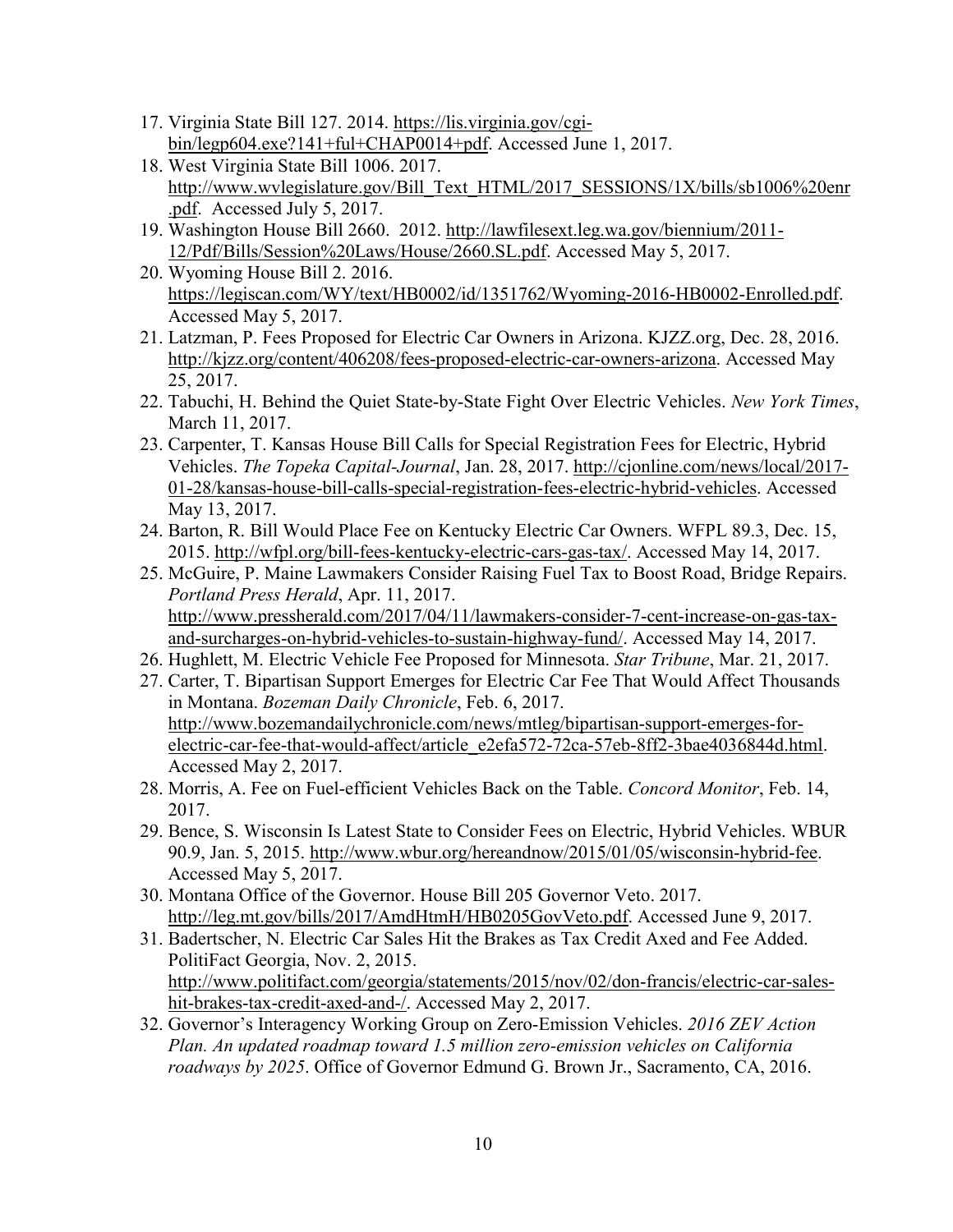- 33. Fulton, L., J. Schiffman, and G. Tal. *Can California Sustain Its Commitment to Providing Zero-Emission Vehicle Rebates?* Policy Brief. Institute of Transportation Studies, University of California, Davis, 2016.
- 34. Beyond the Gas Tax: Funding California transportation in the 21st century. The Next10.org. [http://next10.org/sites/next10.org/files/transportation-funding-brief-final.pdf.](http://next10.org/sites/next10.org/files/transportation-funding-brief-final.pdf) Accessed May  $5, 2017$ .
- 35. Gruenspecht, H. Zero Emission Vehicles: A dirty little secret. *Resources for the Future*, No. 142, 2001. [http://www.rff.org/files/sharepoint/WorkImages/Download/RFF-Resources-](http://www.rff.org/files/sharepoint/WorkImages/Download/RFF-Resources-142-zeroemmis.pdf)[142-zeroemmis.pdf.](http://www.rff.org/files/sharepoint/WorkImages/Download/RFF-Resources-142-zeroemmis.pdf) Accessed May 5, 2017.
- 36. McFarlane, D. Electric Vehicles Pay Their Fair Share. Great Plains Institute for Drive Electric Minnesota, 2017. [http://driveelectricmn.org/electric-vehicles-pay-their-fair-share/.](http://driveelectricmn.org/electric-vehicles-pay-their-fair-share/) Accessed May 20, 2015.